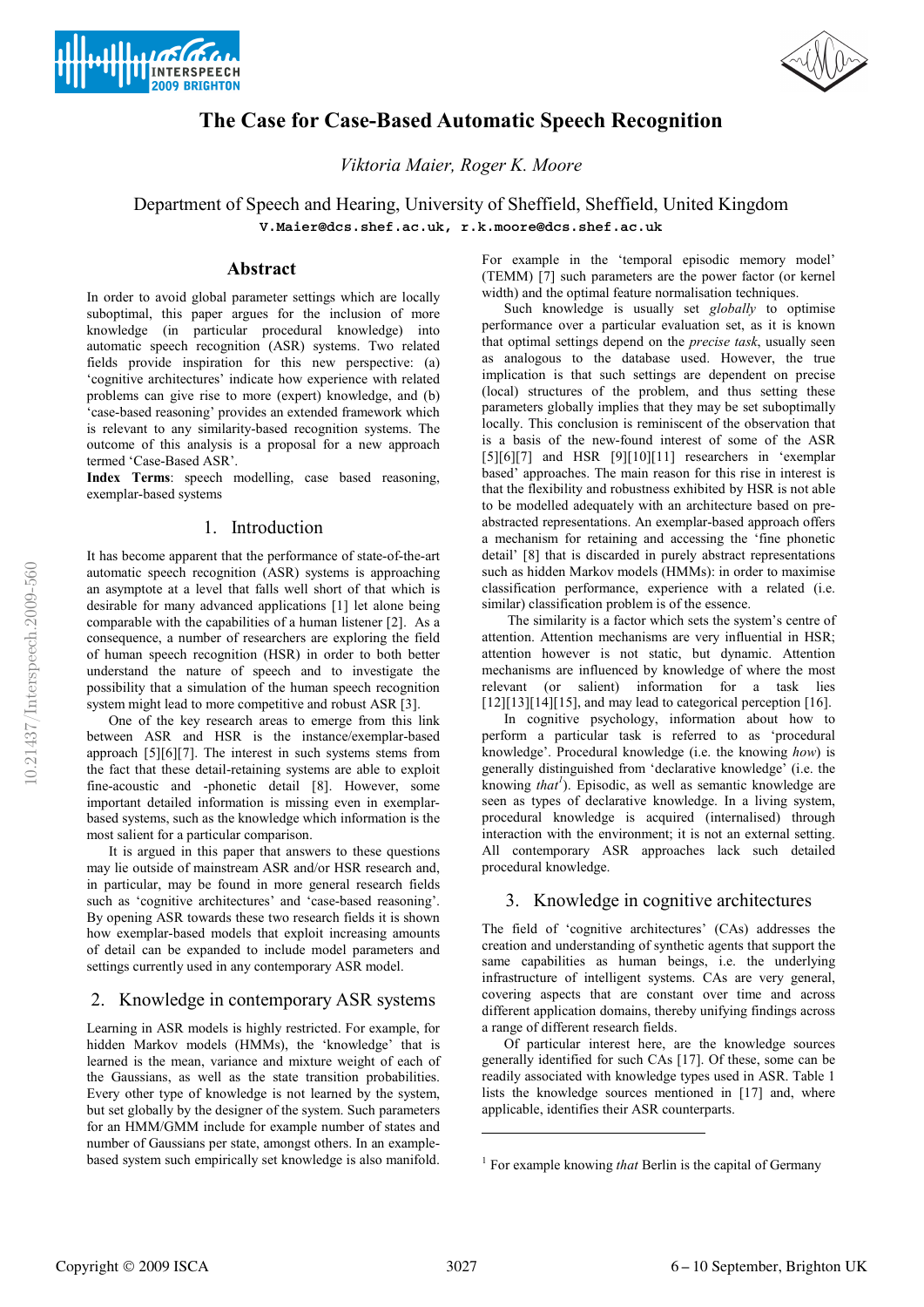Table 1. *Knowledge sources in CAs (left column) and their counterparts in ASR (right column).* 

| Knowledge types in<br>cognitive architectures                                                                     | and their<br>counterparts in ASR                                                                              |
|-------------------------------------------------------------------------------------------------------------------|---------------------------------------------------------------------------------------------------------------|
| knowledge from past (through<br>remembering)                                                                      | retainment of training<br>data, even if in generalised<br>form (e.g. after training)                          |
| knowledge from past (through<br>learning)                                                                         | optimization of<br>parameters                                                                                 |
| knowledge about the<br>environment<br>(learned via perception)                                                    | test input, once<br>associated with meaning (e.g.<br>after classification, or once<br>related to stored data) |
| knowledge of the implications of<br>the current situation (gained)<br>from planning, reasoning and<br>prediction) | e.g. language model                                                                                           |
| knowledge can be learned via<br>communication                                                                     |                                                                                                               |

There are a number of observations that can be made from Table 1. First, almost all knowledge sources listed in CAs are also represented in ASR systems. Second, while it is possible to argue for the existence of counterparts in ASR, they are highly limited in nature and very simple. However, the fact that almost all knowledge sources identified in CAs can be said to be approximated in ASR systems offer an indication that, in order to build more robust and well performing ASR systems, it is necessary to increase the 'intelligence' associated with each knowledge source - and one way to do this is through the use of 'case-based reasoning'.

### 4. Case-based reasoning

#### **4.1. Background**

Case-based reasoning (CBR) [18][19] is a research field in Artificial Intelligence that is related to expert-based systems. CBR solves new problems by adapting previously successful solutions to similar problems, and is hence seen to link strongly with the process of abstraction in human beings. CBR has been shown to be a part of human problem solving [20][21] and is thus seen as an AI technique that is founded in human cognition.

In essence, a 'case' in CBR denotes a problem situation, which has been learned and solved in such a manner that it can help solve future problems.

The CBR process consists of a four-stage cycle:

- Retrieve the most similar cases
- Reuse the cases to attempt to solve the problem
- Revise the proposed solution, if necessary
- Retain a new solution as a part of a new case

In practice, the revision in current CBR is usually done by a human interacting with the system rather than automatically.

Learning is a natural by-product of problem solving in CBR systems [19] and, naturally, CBR systems favour learning from past experiences. However, as noted by Aamodt & Plaza [19] "*effective learning in CBR requires a well worked out set of methods in order to extract relevant knowledge from the experience*".

### **4.2. Relevance of CBR to ASR**

In theory, CBR is applicable to any problem solving, including speech recognition. Much of CBR research addresses solutions to very specific applications; for speech, however, such specific knowledge has been studied in great detail in the field of ASR, but not in the field of CBR. Additionally, CBR, with its core principle of generalising reuse based on similarity, has strong links with minimum-distance approaches to classification. All such systems assess the similarity of the current problem to stored examples, and these known examples are effectively *reused* to find the relevant answer to the current problem. By use of a similarity comparison, CBR (just as minimum-distance classifiers) sets a 'centre of attention<sup>-1</sup> (COA). The COA is therefore a fundamental, shared property between CBR and exemplar-based minimumdistance systems. The difference is that CBR may retain more information, including procedural knowledge, on which to base its decision of COA. As a result, CBR's mechanism to find a concrete solution can depend on varied, distinct processes. Thus, experience how to best address a particular problem can be incorporated. This allows for an optimal use of available data for a particular problem.

It is believed that ASR would benefit from such additional knowledge as well. What CBR can lend to ASR is its general insight into the supporting framework which would allow the reuse of multiple sources of knowledge, such as procedural knowledge. Such a proposed framework for ASR is termed 'case-based ASR'.

### 5. Instance-based minimum-distance classifier: natural correlation with CBR

As already mentioned, instance-based minimum-distance classifiers are can be said to naturally include a rudimentary concept of attention, referred to as COA. In effect, the COA is set in two dimensions (Figure 1). Dimension one addresses which traces in memory are those that are the most relevant for classifying the current input (where traces denote a stored unit of speech, for example a frame). This is referred to as *vertical* COA. The second dimension addresses which part(s) of the speech signal (i.e. which features) is (are) the most relevant for classifying the current input. This will be referred to as *horizontal* COA.



Figure 1: *Innate attention mechanisms in an instancebased minimum-distance classifier. A trace stands for a stored unit of speech.*

 1 COA is used here to refer to a specialised application of some of the known behaviours of human attention mechanisms for ASR, and is not intended to reflect any of the questions addressed in human attention research.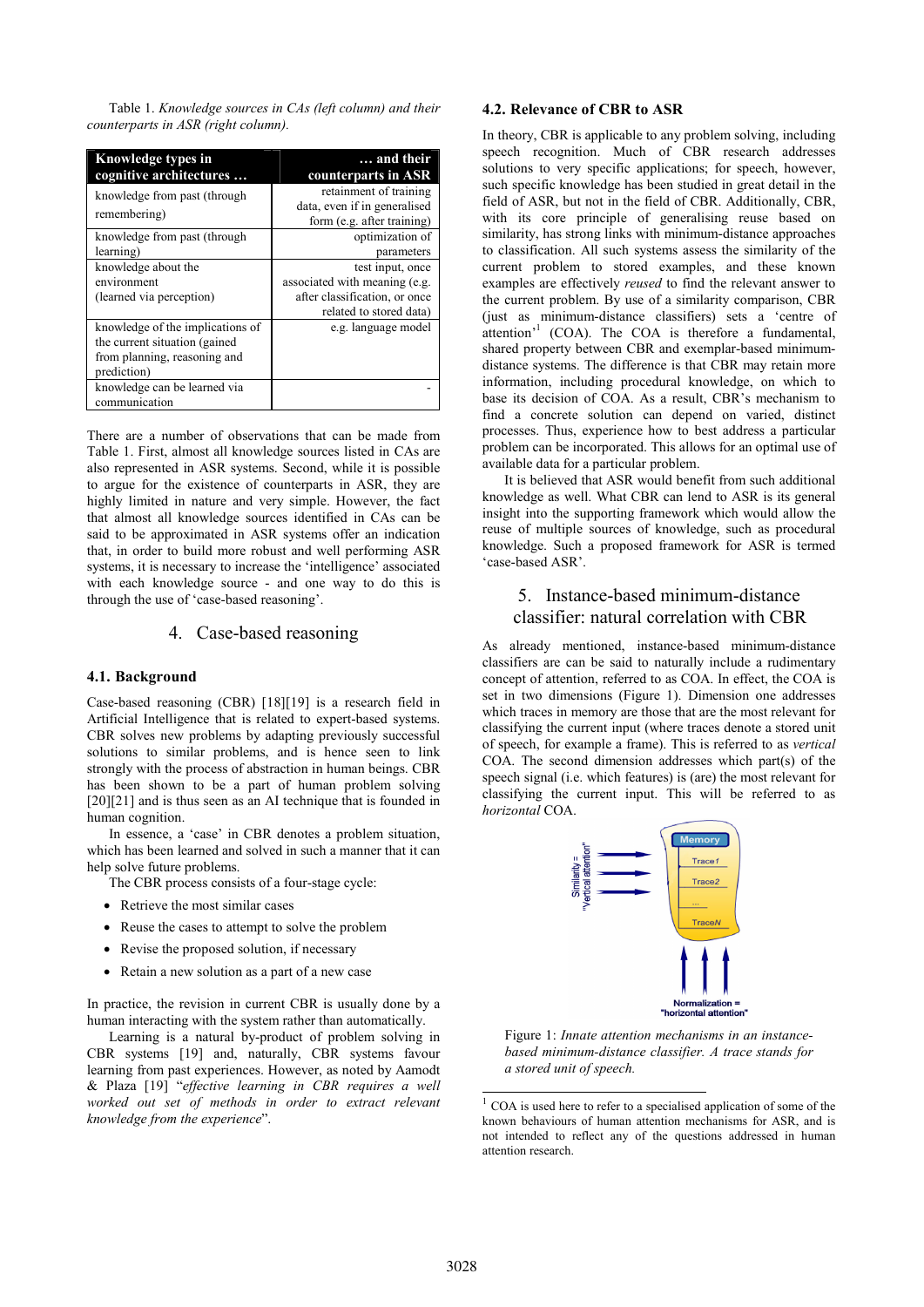COA in such systems is defined globally by the chosen similarity (or activation) function as well as by the process of normalisation. Vertical COA is defined via the similarity function, and horizontal COA is set via 'normalised weighting'. Normalised weighting (different to normalisation) does not mean *equal* importance of features, but instead means the importance of features based on their salience for the particular speech task at hand. This means that instead of normalising features, an ASR system should focus on (i.e. pay attention to) features that are important for correct classification. Conventional normalisation will lead to suboptimal use of the relevant information.

### **5.1. Experience: from language-universal to language expert**

In order to use the supplied information (i.e. features) to the fullest, experience is necessary. When an infant is born, its perception is language universal; it can discriminate equally well the phonetic details of any language [22]. Through linguistic *experience*, a child's perception is altered over time, and they become language experts [22]. Language experts know which parts of the sound input are those that are the most relevant, where attention should be centred on, resulting in categorical perception [16]. In this context, linguistic experience can be seen to reflect not only the fact that the infant has been exposed to language, but also that it has acquired *knowledge* and *skill* in dealing with a particular language.

Clearly, in order for an ASR system to achieve similar performance as a human listener, it needs to become a 'language-expert' system. This means that such a system must acquire and store experience that symbolises *expert knowledge* (which is largely procedural).

#### **5.2. Knowledge in the new framework**

A framework that incorporates knowledge along the lines mentioned above should be able to address many of the weaknesses of current ASR systems. In particular, such additional knowledge would address:

- horizontal attention (i.e. knowledge of feature importance), which should improve discrimination of most likely competitors in the system by focussing on those features most salient to the distinction between these classes
- the best parameter settings (e.g. power factor or kernel width) locally, based on previous experience (i.e. learning)
- the choice of similarity function locally, based on previous experience

Further weaknesses of current ASR systems which could be addressed with such a framework include:

- Strengthening the top-down influence by extending its influence on the vertical attention process
- New knowledge can be incorporated:
	- Knowledge of the world, including
	- Hierarchies of knowledge

Such knowledge, in particular procedural knowledge, brings such a system closer to the performance of a language expert, naturally including a more sophisticated form of attention mechanism.

### 6. Case-based ASR

It is argued that ASR has simplified important knowledge sources to a point where the knowledge retained can no longer address a particular (local) problem optimally. In order to create systems that can perform speech recognition as well as humans, more (expert) knowledge must be retained. For example, in a minimum-distance classifier how is each trace best separable from very similar neighbouring members of another class? In order to address this question in the ASR system an analysis of following information is necessary:

Vertical COA:

- Which other traces are very similar to the trace in question? Which are their classes?
- Which classes are the most relevant competitors?
- What is the prior probability of this trace being of a certain class?

#### Horizontal COA:

- Where is the most relevant difference in features between the most relevant traces of the various most likely classes?
- Which context information may be used best to distinguish highly likely competitors?

These questions help assess the requirements of a case-based framework for ASR. In an ASR database, examples are given as well as the word classes each contains. In order to supply additional sources of knowledge, the system needs to perform a deeper analysis of the available data, in particular to answer the points above.

Such an analysis can be performed in a more or less supervised fashion. One way would be that the system has a robust learning mechanism and can derive a high level of insight: all further information is learned by the system without external 'experience sharing'.

Another, simpler form of learning, would be to give the system a) the knowledge how to find optimal local parameters for particular functions and b) a choice of alternative functions to optimise the use of data in a particular problem. Here, the system only needs to analyse (offline, in the learning phase) which are its optimal system settings for a local problem. The goal of the system during such a learning phase is to maximise certain system criteria. Such system criteria could be i) finding the correct class and ii) increase the confidence of the bestand decreasing the confidence for the second-best class.

Such analyses of the data provided to the system via the database could be triggered 1) as a batch process when the database is first integrated into the ASR system; and/or 2) as corrective training when the system learns of a wrong assessment of an input, or when the system's certainty of a solution is not confident enough The difference to current corrective training procedures is that more/new knowledge types are corrected. Corrective training, different to the batchtraining in 1) addresses a particular problem situation, concentrating on maximising the criteria for that particular case, until the understanding is such that the criterion that triggered the analysis is fulfilled.

This newly learned (expert) knowledge is then stored for reuse, in CBR fashion (i.e. based on the association of new knowledge types with particular COA's in the bottom-up data). This framework implements the four *CBR steps* (added in brackets) as follows: